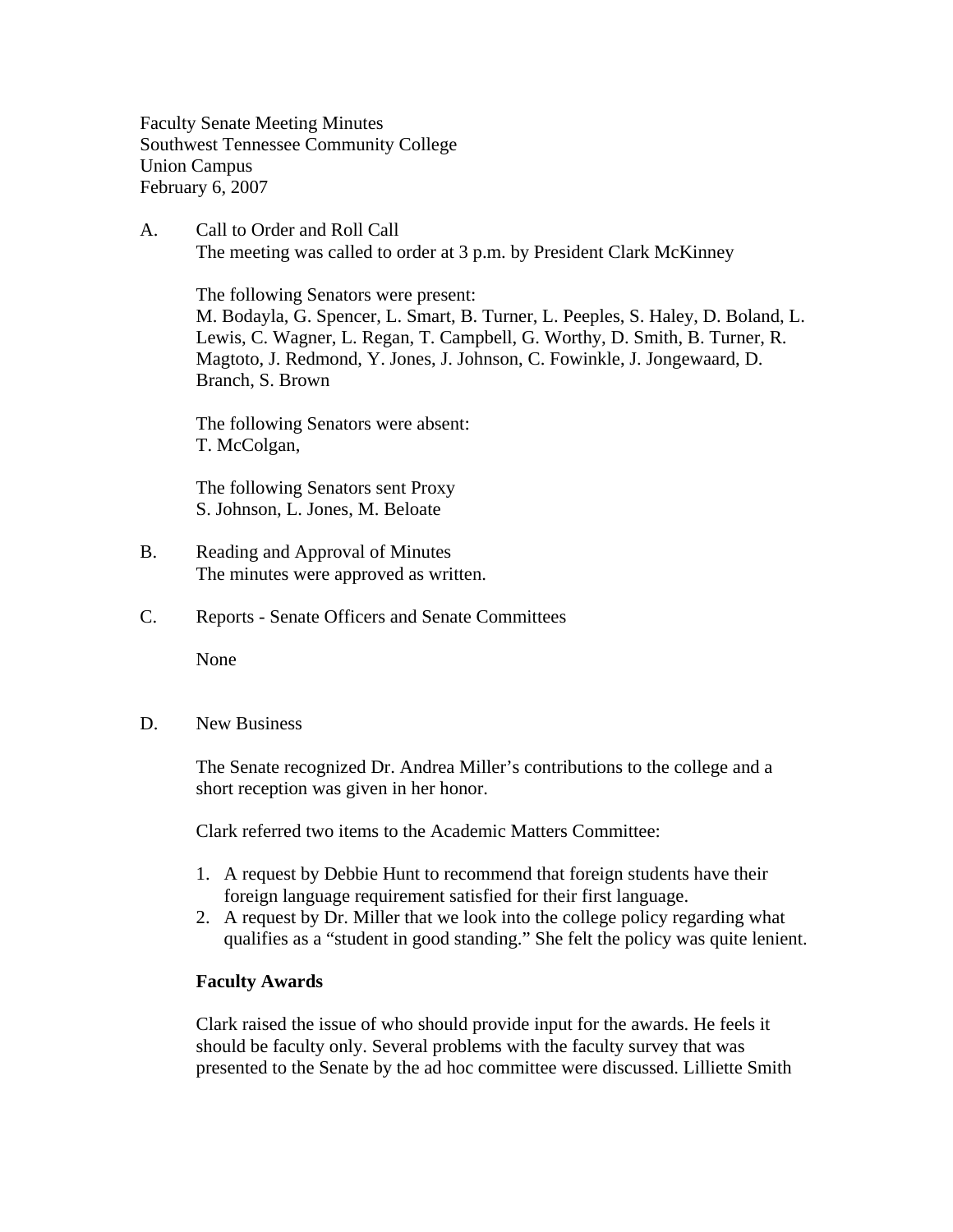suggested we refer the survey back to the ad hoc committee. Lee Smart seconded and the motion passed.

## **Graduation Concerns**

Vice President Tosh was kind enough to appear before the Senate for questions. She explained that as of now we will still graduate May 19 at DeSoto Center. She said it was also reserved for 2008 with the date moved up one week. It was brought to her attention that the Senate had strongly recommended the graduation date be moved closer by a week to the day grades are due. We are the only college in the state to graduate over a week later. She said she was not aware of our concerns and would bring it to Senior Staff's attention.

Haley moved the Senate oppose the current graduation date and location. The motion was seconded by Lee Smart and passed without opposition.

Branch moved the Senate ask the President to divide graduation by division. Doug Smith seconded and the motion passed without opposition.

## **TBR Faculty Sub-council Report**

Clark passed out a handout from TBR for the lottery distribution data. He reported on the sub-council meeting regarding new Federal rules on civil procedure. We will have a "record retention" person at our college to oversee the new rules.

There will be a task force to review our admissions policy.

### **Senate Election**

Lilliette Smith passed out a handout that included a time line for the elections and listed the vacancies for division and department senators. She will send a notice to the administration.

#### **Doug Smith's Concern**

Doug raised the question of no shows in classes. He passed out his suggestions for the Senate to discuss at the next meeting.

### **Yvonne Jones Concern**

Yvonne brought up the problem of assigning 27 students in writing classes. Clark suggested she bring it up with her department head.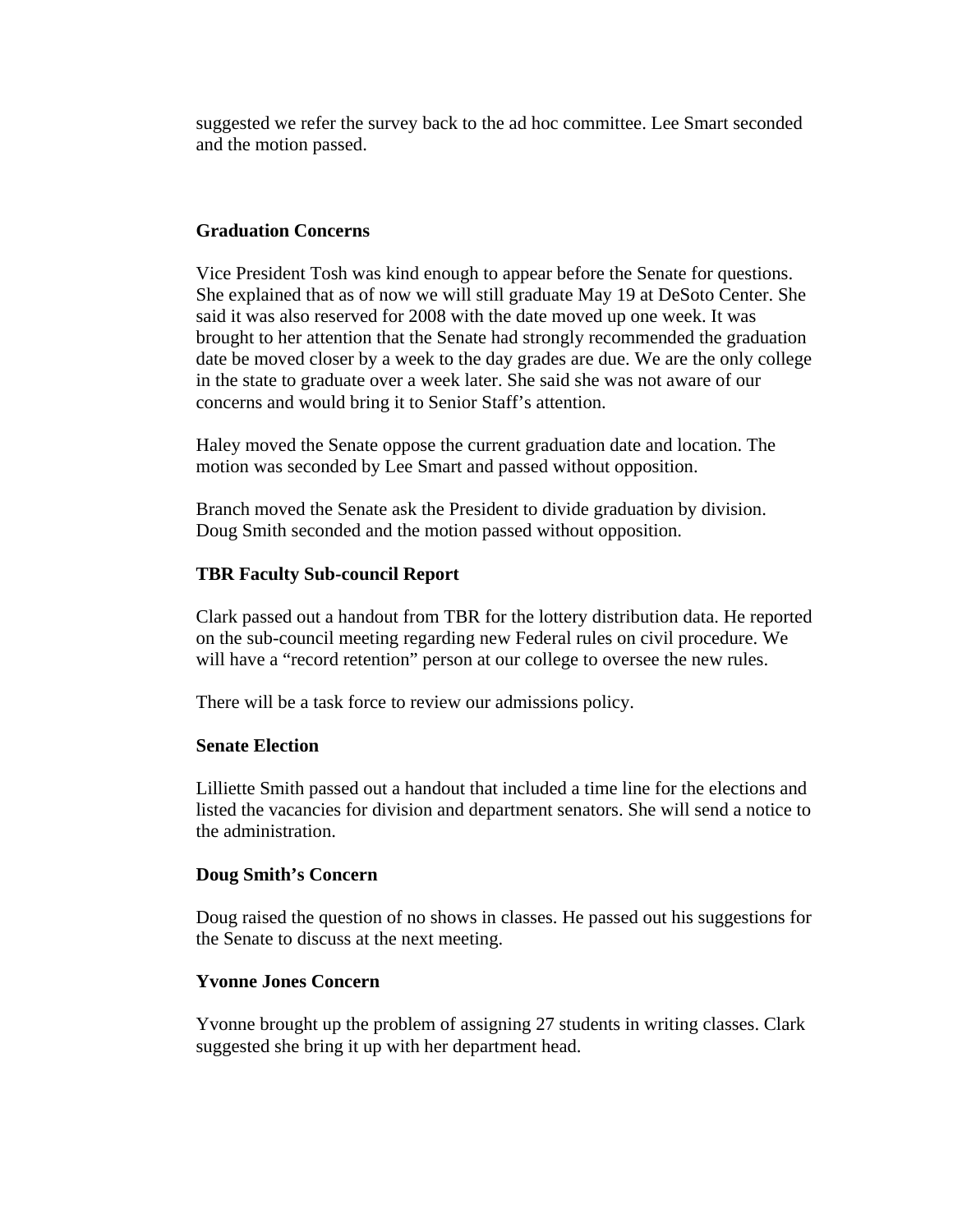E. Adjournment The meeting was adjourned at 4:55

\*Senate Sharepoint Web Site: http://internal.southwest.tn.edu/fac-senate/

2006-2007 Senate President: Clark McKinney cmckinney 4574

Division Senators: Division Senators of Liberal Studies and Education - Five Seats. (Developmental Studies, Education, Fine Arts/Language and Literature, Social and Behavioral Science/Criminal Justice)

| Mary Ann Bodayla (1yr) mbodayla |             | Social Behav. Sci./Crim. Just. | 5197 |
|---------------------------------|-------------|--------------------------------|------|
| Doug Branch (1yr)               | dbranch     | Fine Arts/Lang. and Lit.       | 4483 |
| Lilliette Smith (1yr)           | ljsmith     | Social Behav. Sci./Crim. Just. | 4125 |
| Jim Jongewaard (2yrs)           | jjongewaard | Education                      | 5833 |
| Stacey Johnson (2yrs)           | smjohnson4  | Fine Arts/Lang. and Lit.       | 4602 |

Division Senators of Business, Career Studies and Technology - Five Seats. (Accountacy/Office Adm./Career Studies, Business Adm. and Paralegal Studies, Information Tech/Graphic Arts, Engineering Tech., Industrial and Environ. Tech.)

| Jerry Redmond (1yr) jredmond    |               | Information Tech., Graph. Arts. | 4410 |
|---------------------------------|---------------|---------------------------------|------|
| Gary Spencer (1yr)              | gspencer      | Engineering Tech.               | 4404 |
| Lee Smart (2yrs)                | <i>lsmart</i> | Accountancy/ Office Adm.        | 5076 |
| Cindy Fowinkle (1 yr) cfowinkle |               | <b>Engineering Tech</b>         | 4150 |
| Gloria Worthy (2 yr) gworthy    |               | Acountancy/Office Adm           |      |

Division Senators of Math, Natural Sciences, & Health Sciences - Four Seats. (Nursing, Mathematics, Natural Sciences, Allied Health)

| Bill Turner (1yr)           | wturner | Mathematics             | 6023 |
|-----------------------------|---------|-------------------------|------|
| Doug Smith (2yrs)           | dsmith  | <b>Natural Sciences</b> | 4128 |
| Shirley Brown (2yrs) sbrown |         | <b>Nursing</b>          | 5425 |
| Roma Magtoto (1yr) rmagtoto |         | <b>Nursing</b>          | 5435 |

Department Senators: Division: Business, Career Studies & Tech. Departments: a. Business Administration/Accountancy and Paralegal Studies